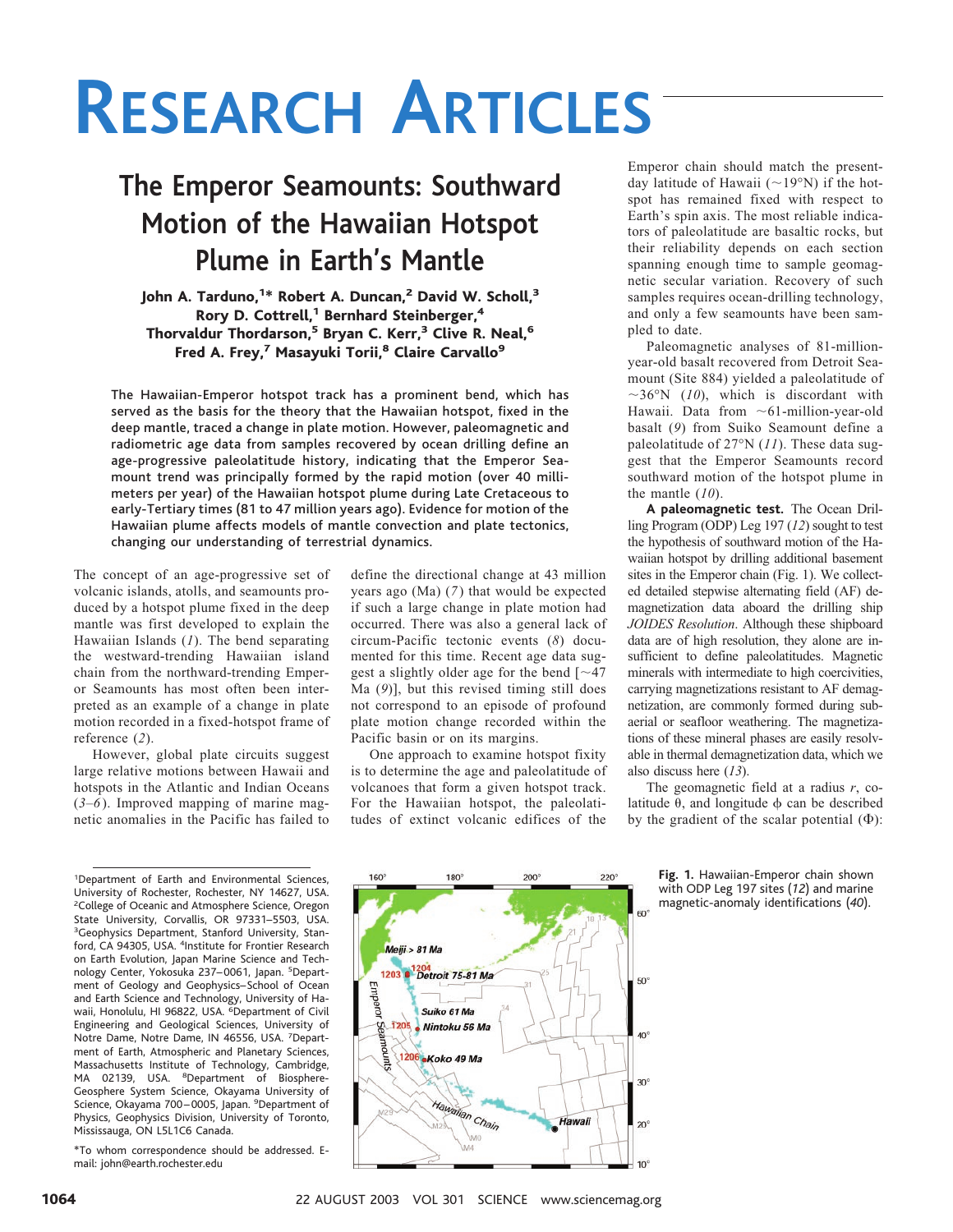$$
\Phi(r,\theta,\phi) = r_{\rm e} \sum_{l=1}^{\infty} \sum_{m=0}^{l} \left(\frac{r_{\rm e}}{r}\right)^{l+1} \times
$$

## $P_l^m(\cos\theta)$  [ $g_l^m \cos m\phi + h_l^m \sin m\phi$ ]

where  $P_l^m$  are partially normalized Schmidt functions,  $r_e$  is the radius of Earth, and the Gauss coefficients  $g_l^m$  and  $h_l^m$  describe the size of spatially varying fields. At least several millennia must be sampled such that the axial dipole term  $(g_0^1)$  becomes dominant, allowing an estimate of the paleolatitude.

We used the angular dispersion of inclination averages (*14*) from independent lava flows (inclination groups) and compared this with global lava data of the same age (*15*) to examine whether secular variation has been adequately sampled (*13*, *16*). Observations of the physical aspects of the lava flows, as well as petrologic and geochemical data, were used to group cooling units into lava units (*12*, *13*).

Marine sediments can also provide useful paleolatitude information, but they generally provide only minimum values of paleolatitude because of potential compactioninduced inclination flattening (*17*). Sediment magnetizations, however, can record long time intervals. Similarly, chemical remanent magnetizations (CRMs), carried by minerals formed during weathering, can preserve stable magnetizations that provide insight into the time-averaged field.

**Koko Seamount (Site 1206).** Site 1206 (Fig. 1) was positioned on the southeastern side of the lower summit terrace on Koko Seamount with the use of crossing underway seismic profiles (fig. S1). The base of the thin sediment cover contains nannofossils of Zones NP14 and NP15, which provide an early- to middle-Eocene minimum age for the volcanic basement [43.5 to 49.7 Ma (*18*)]. Fifteen volcanic formations (including pahoehoe flows, flow foot breccias, and subaerial a,a units) were recovered in 278 m of basement penetration (*12*). Thin intercalations of limestone, volcaniclastic sandstone, and a deeply weathered flow top were also recovered, providing geological evidence of time between lava flow units. The lavas are mainly of tholeiitic composition, although two alkalic flows were noted. Plateaus in <sup>40</sup>Ar/<sup>39</sup>Ar incremental heating spectra from six whole-rock samples



**Fig. 2.** Paleomagnetic inclination groups for Sites 1206 (**A**), 1205 (**B**), 1204 (**C**), and 1203 (**D**), based on thermal demagnetization data (blue) shown compared with a synthetic Fisher distribution (magenta) that has the same mean as the experimental data and a dispersion predicted by global lava data (*15*).Latitude of Hawaii, mean basalt inclination value (thermal demagnetization) for Hole A, Site 1204 [(C), green], and mean sediment inclination value (thermal demagnetization) for Site 1203 (D) are also shown.

yield a mean age of 49.15  $\pm$  0.21 Ma (2 $\sigma$ uncertainty quoted; table S1).

Reflected-light microscopy revealed relatively fresh titanomagnetite grains in the lavas (fig. S2A). AF demagnetization of basalt samples  $(n = 74)$  showed the removal of a small low-coercivity component, followed by the definition of a characteristic remanent magnetization (*12*). Two normal-polarity intervals were defined, separated by a thin reversed-polarity zone; the radiometric age data are most compatible with the chron 21n-21r-22n sequence. This assignment is confirmed by thermal demagnetization (*n* 113), which revealed univectorial decay after the removal of a small overprint (fig. S2, B and C).

Seventeen inclination groups were identified in the thermal demagnetization data (table S2), with a mean thermal inclination  $(I_T = 38.3^{\circ}$   $^{+6.9^{\circ}}_{-9.3^{\circ}}$ ; hereafter, all uncertainty regions are the 95% confidence interval unless otherwise noted) that was nearly identical to that isolated by AF treatment  $(I_{AF} = 38.5^{\circ +8.4^{\circ}}_{-10.9^{\circ}}$ , based on the 14 inclination groups sampled; (fig. S2D). The angular dispersion (*13*) of the thermal data  $(S_F = 15.3^\circ \frac{+4.3^\circ}{-2.7^\circ})$  is within the error of that predicted by global lava flows of 45 to 80 Ma (*15*). A comparison of the inclination units based on thermal demagnetization with a synthetic Fisher distribution (*19*) (Fig. 2) suggests that the basalt sequence well represents the time-averaged geomagnetic field. Furthermore, a stable magnetization carried by hematite [likely a CRM with unblocking temperatures  $(T_{U\text{B}})$  > 580°C] in samples of the deeply weathered basalt yields a mean inclination  $(I_T = 38.2^\circ$  $^{+5.1^{\circ}}_{-5.6^{\circ}}$ ,  $n = 10$ ) that is indistinguishable from that of the lava flows.

**Nintoku Seamount (Site 1205).** Site 1205 on Nintoku Seamount (Fig. 1) was selected with the use of two crossing seismic profiles that defined a  $\sim$ 43-m-thick sedimentary sequence above a flat igneous basement on the northwestern edge of the summit region (fig. S1). Nannofossils of Zone NP10 in the sediment immediately overlying the basement provide a minimum age [53.6 to 54.7 Ma (*18*)] similar to that obtained by radiometric dating of basalt from the nearby Deep Sea Drilling Project (DSDP) Site 432 [56.2 ± 0.6 Ma; 1 error (*20*)].

A sequence of 25 subaerially erupted a'a and pahoehoe lavas and interbedded sediment and soil horizons were recovered in 283 m of basement penetration (*12*). Two flows of tholeiitic basalt are intercalated within the lower part of the sequence, which is otherwise composed of alkalic basalt. Plateaus in <sup>40</sup>Ar/<sup>39</sup>Ar incremental heating spectra from six whole-rock basalt samples (table S1) spanning the section give a mean age of  $55.59 \pm 0.25$  Ma.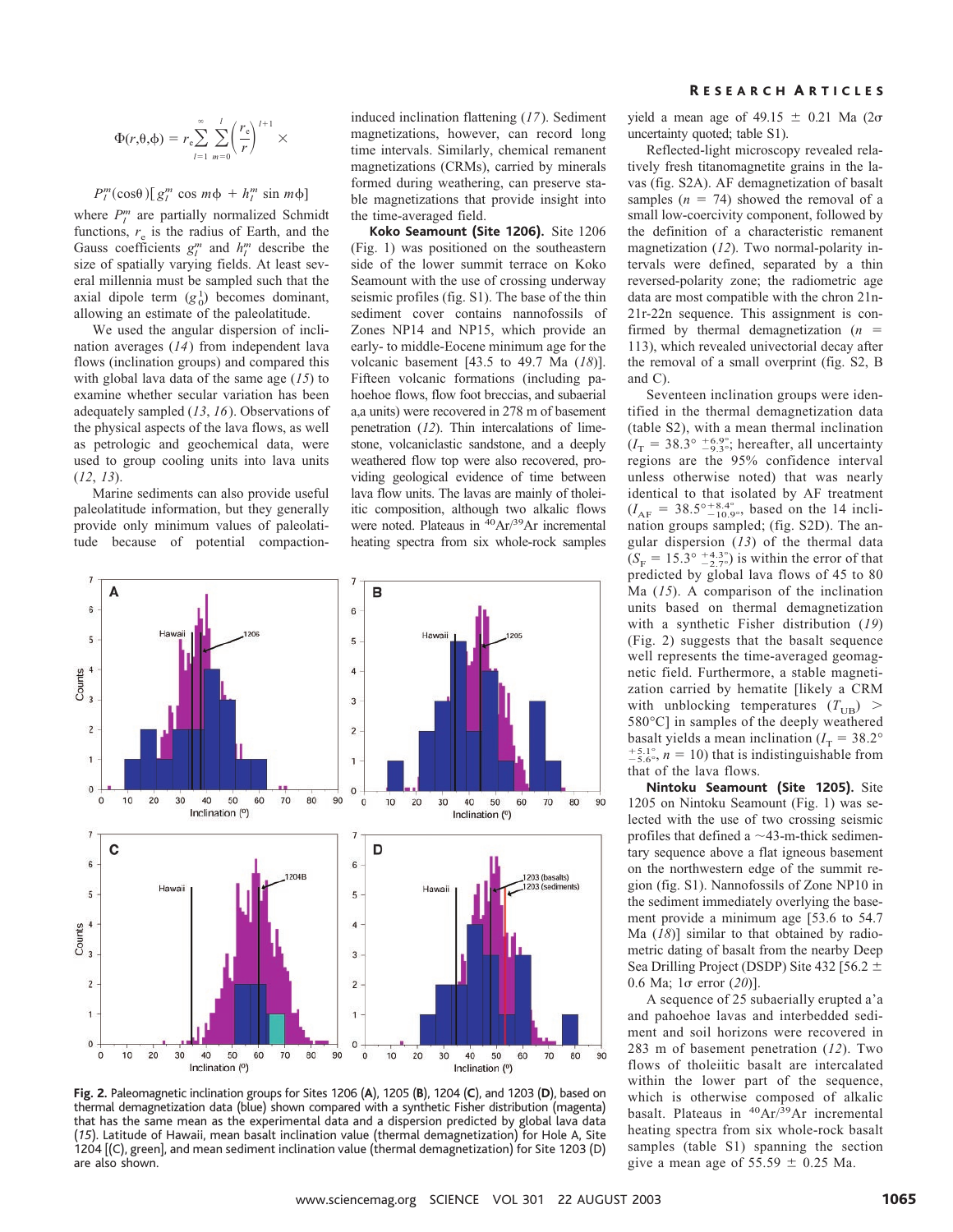The recovered basalt contains fresh to slightly altered titanomagnetite grains (fig. S2E). AF demagnetization  $(n = 144)$  defined a reversed polarity magnetization after the removal of a normal polarity overprint. Biostratigraphic and radiometric age constraints indicate that the basalt was erupted during chron 24r (*18*). Thermal demagnetization of basalt samples  $(n = 85)$  in general showed univectorial decay after the removal of a small overprint (fig. S2F). Unblocking temperatures sometimes extended to 625°C, indicating the presence of some hematite. Low unblocking temperatures  $(<325°C)$  were seen in other samples, indicating the dominance of high-Ti titanomagnetite carriers (fig. S2G) (*13*).

The thermal demagnetization data (22 inclination groups) yield a mean  $(I_T =$  $-44.3^{\circ}$   $^{+10.3^{\circ}}_{-6.3^{\circ}}$ ) (table S3) that is similar to that of the AF data ( $I_{AF}$  = -45.7°  $^{+10.5^{\circ}}_{-6.3^{\circ}}$ ) (fig. S2H). The estimated angular dispersion of the thermal data ( $S_F = 19.9^\circ \frac{+4.8^\circ}{-3.2^\circ}$ ) is higher than that predicted by models (*15*) based on the average data of lavas from 45 to 80 Ma, and may point to higher frequency changes in secular variation with time. Nevertheless, the geologic evidence for time, together with a comparison of the data versus a Fisherian distribution (Fig. 2), suggests that the mean value represents the time-averaged field.

**Detroit Seamount (Site 1204).** Site 1204 (Fig. 1) was chosen along two crossing seismic profiles that revealed a flat basement surface beneath  $\sim$ 850 m of sediments (fig. S1). Two holes were drilled (A and B), penetrating 60 and 138.5 m of basalt, respectively. Diamictite and volcanic ash–rich sediment directly overlying the basement contain Campanian nannofossils (CC22/23) of  $\sim$  73 to 76 Ma (*19*); nannofossils of this zone were also recovered in a sediment interbed in the last core from Hole B, suggesting that the entire basement section drilled is of this age (*12*).

The basement units are pillow lavas consisting of multiple lobes (which are sometimes separated by calcareous sediment) intercalated with a 46-m-thick interval of massive lava (diabase) and a 10-m-thick hyaloclastite lapilli breccia interval (*12*). The basalt has undergone low-temperature alteration, consistent with late-stage seafloor weathering. 40Ar/39Ar incremental heating spectra from four whole-rock basalt samples and a feldspar separate failed to show plateaus in the step-heating ages. The apparent ages for total fusion range from 33 to 58 Ma, indicating variable loss of radiogenic 40Ar (table S1).

Reflected-light microscopy showed a dominance of titanomaghemite in basalt samples (fig. S2I). Linear decay during AF demagnetization was observed in only  $\sim$  70% of the samples examined (Hole A:  $n = 9$ ; Hole B:  $n = 39$ ). In these cases, a normal polarity

magnetization was defined (*12*). Thermal demagnetization, however, revealed a clear two-component structure in many samples (*13*). A reversed-polarity component was defined at low unblocking temperatures  $(T_{UB}$ ranging from 100°C to between 275° and 350°C), whereas a normal-polarity component was defined at higher temperatures (fig. S2, J and K). We interpret the high  $T_{UB}$ component as the primary magnetization because it is the only magnetization seen in the least altered rocks after the removal of viscous components; we believe the reversedpolarity component is a later magnetization carried by titanomaghemite.

We identified only a single inclination unit in Hole A. Thermal demagnetization data ( $n = 10$ ) yield a mean inclination ( $I_T =$  $64.5^{\circ}$  +  $19.0^{\circ}$  that differs from that observed by AF treatment ( $I_{AF} = 55.5^{\circ} \frac{+6.8^{\circ}}{-8.3^{\circ}}$ ), presumably because the latter fails to separate the two components of magnetization. On the basis of a lithofacies succession in Hole B (*12*), we identified five inclination groups. Our thermal results  $(n = 36)$  indicate a mean inclination of  $60.1^{+5.2^{\circ}}_{-5.5^{\circ}}$  ( $I_{AF}$  =  $58.9^{\circ}{}_{-6.4^{\circ}}^{+5.8^{\circ}}$ based on AF data) for Hole B (table S4 and fig. S2L). Angular-dispersion estimates are low  $(S_F = 3.1^\circ \frac{+2.0^\circ}{-0.9^\circ})$  and at face value suggest that the sequence does not adequately sample secular variation (Fig. 2). However, rather than random directions, AF and thermal demagnetization of breccia samples often revealed a consistent normal-polarity direction, similar to that of the basalt flows. This observation, together with the presence of titanomaghemite, suggests that CRMs might be important at this site.

**Detroit Seamount (Site 1203).** Site 1203 (Fig. 1) on Detroit Seamount was located in an area of flat basement imaged in three crossing seismic lines (fig. S1). A thick (462 m) pelagic sedimentary sequence overlies the basement. Eighteen compound lava-flow units and 14 volcaniclastic sedimentary interbeds were drilled in 453 m of basement penetration (*12*). Nannofossils of Zone CC22 were identified in sedimentary beds within the basement sequence, indicating an age of 75 to 76 Ma (*12*). Plateaus in 40Ar/39Ar incremental heating spectra from three wholerock basalt samples and two feldspar separates (table S1) yield a mean age of 75.82  $\pm$ 0.62 Ma.

The upper part of the basement sequence consists of nonvesicular pillow lavas and thick, sparsely vesicular pahoehoe lava flows. These lavas were deposited far from eruptive centers at relatively shallow depths (fig. S1). The lower part of the sequence is dominated by highly vesicular compound pahoehoe lavas (up to 65 m thick) but also contains pillow lavas and hyaloclastite, indicative of shallow marine to subaerial environments. Tholeiitic to transitional basalt dominates

the section, but some alkali basalt is intercalated in the lower sequence. This occurrence of alkalic lavas is unexpected; it may indicate the interfingering of volcanoes in different stages of evolution, as can be seen today between Mauna Loa and Mauna Kea on Hawaii.

The lavas have a range of magnetic mineralogies, from relatively fresh titanomagnetite to grains showing titanomaghemitization (fig. S2M). AF demagnetization of most of the basalt samples  $(n = 199)$ and sediment samples  $(n = 34)$  that we examined showed a stable single component of normal polarity after the removal of a low-coercivity  $(<10-mT)$  overprint (12). In the two uppermost flows, AF demagnetization patterns were more complex, indicating the presence of additional, unresolved components. Titanomaghemite, detected by reflected light microscopy, is common in the upper flows.

Thermal demagnetization data of lava samples  $(n = 87)$  (fig. S2N) and sediment samples  $(n = 28)$  (fig. S2O) mostly showed univectorial decay after the removal of a small overprint at low unblocking temperatures. In the two uppermost flows of the sequence, however, a distinct reversed component of magnetization was isolated  $(T_{UB}$  ranging from ~100°C to between 250° and 325°C) before definition of a normal polarity magnetization at higher temperatures. As in the Site 1204 basalts, we interpret the higher  $T_{UB}$  magnetization as the primary remanence.

Thermal demagnetization results from lava samples (16 inclination groups) yield a mean ( $I_T = 48.6^{\circ}$   $^{+7.0^{\circ}}_{-10.6^{\circ}}$ ; table S5) similar to that calculated from the AF data ( $I_{AF} = 50.0^{\circ}$  $^{+7.3^{\circ}}_{-10.6^{\circ}}$ , for 14 inclination units, excluding the uppermost lava flows; fig. S2P). The estimated angular dispersion of the thermal demagnetization data ( $S_F = 18.4^\circ \frac{+6.9^\circ}{-3.7^\circ}$ ) is slightly higher than that expected from global lavaflow data (*15*) (Fig. 2). The inclination average from AF demagnetization of sediment samples  $(I_{AF} = 54.7^{\circ} \stackrel{+3.1^{\circ}}{_{-6.4^{\circ}}} (12, 13)$  is confirmed by thermal demagnetization  $(I<sub>T</sub>$  = 53.2°<sup> $+5.0^\circ$ </sup> and is somewhat steeper than the basalt mean.

**Paleolatitude history.** The inclination groups, averaged by site, form a progressive sequence of decreasing paleolatitudes with time (Fig. 3) that is inconsistent with the fixed-hotspot hypothesis. We did not recover coral reef material north of Koko Guyot (nor did we find evidence of such material as sedimentary debris). This is consistent with the idea that the hotspot was once located farther north, beyond the latitudinal zone supporting reef growth (*21*).

Four data sets are now available from Detroit Seamount based on thermal demagnetization (Fig. 3). Lava emplacement may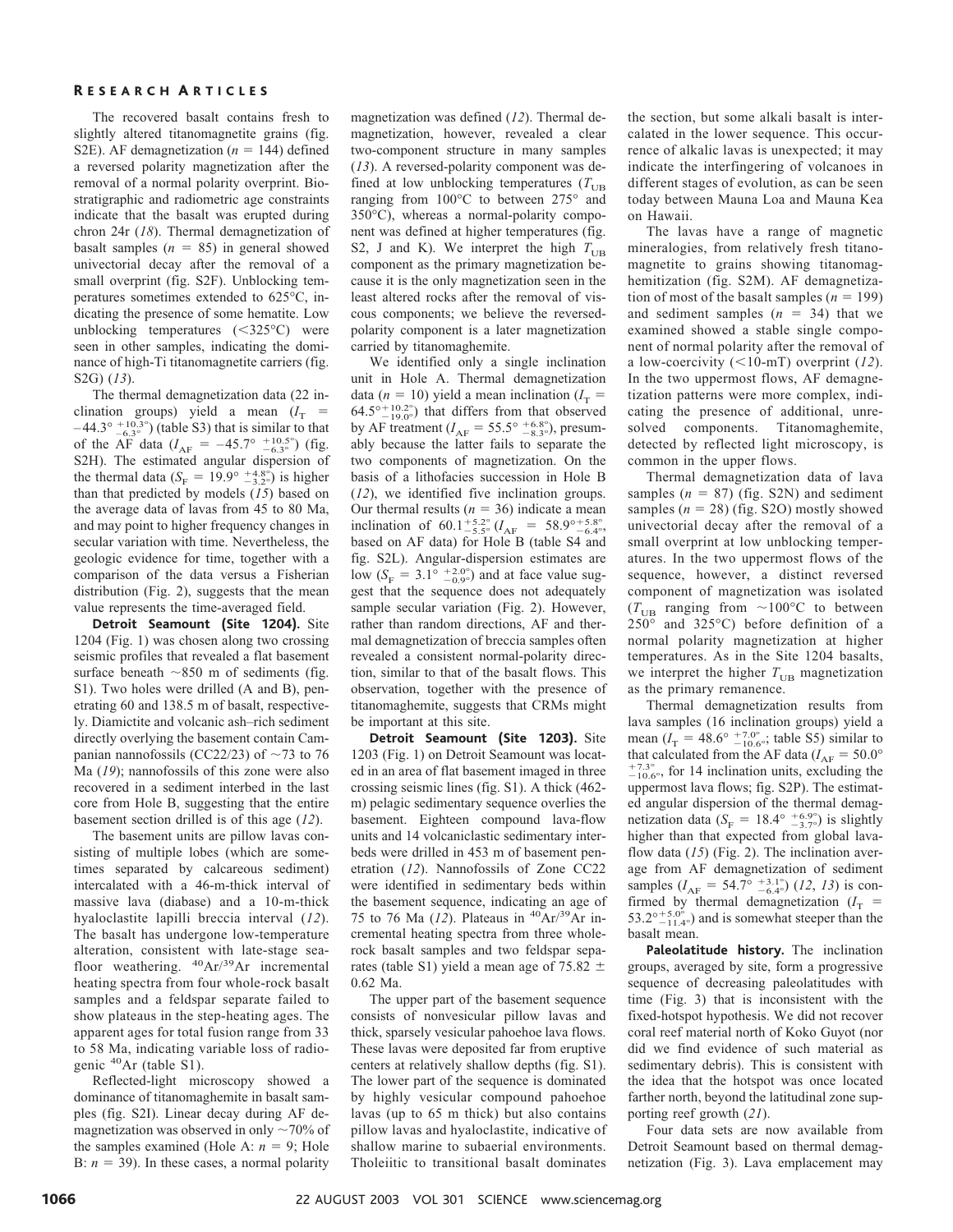have been less frequent at Site 884 relative to the other sites because of its flank position. The Site 1204 (Hole B) lavas record a low angular dispersion, but these rocks might carry a CRM, explaining the agreement of their mean inclination with that of the Site 884 basalt section and the Site 1203 sediments. Because of potential inclination shallowing, the mean inclination from the Site 1203 sediments should be a minimum. This suggests further that the mean derived from the basalts at the same site is shallower because the available lavas underrepresent higher inclination values.

We consider two scenarios: one in which the paleomagnetic results from the Site 884 basalts, 1204 (Hole B) basalts, and Site 1203 sediments best represent the field (paleolatitude model A;  $I_T = 56.5^{\circ}$   $^{+12.4^{\circ}}_{-12.6^{\circ}}$ ,  $N = 3$ ) and another in which we combine all the individual basalt inclination units from Detroit Seamount into a mean (Model B;  $I_T = 52.9^\circ$  $^{+3.7^{\circ}}_{-6.9^{\circ}}$ ,  $N = 32$ ). With either model, the paleolatitude and age data yield average rates (Model A:  $57.7 \pm 19.2$  mm year<sup>-1</sup>; Model B:  $43.1 \pm 22.6$  mm year<sup>-1</sup>) that are consistent with the hypothesis that the Hawaiian hotspot moved rapidly southward from 81 to 47 Ma (*10*). The values are consistent with updated estimates of hotspot motion based on independent relative plate motions (*5*). Both paleolatitude models suggest that most of the motion occurred before the time of the Hawaiian-Emperor bend (Model A, >44 Ma; Model B,  $>43$  Ma). This is further supported by the mean paleolatitude value from Koko Seamount (based on both thermoremanent magnetizations and CRMs), which is only 2.5° north of the fixed-hotspot prediction.

**Modeling of hotspot motion.** Crust ages available from marine magnetic anomalies, radiometric age data from drill sites, and geochemical data (*22*) indicate that the Hawaiian hotspot was close to a spreading ridge during the formation of Detroit Seamount (*23*). Hence, asthenospheric channeling of the plume (*24*) from a position to the south toward a more northerly ridge could have played some role in the difference between the paleomagnetic data and the prediction of the fixed-hotspot model. The monotonic age progression of lavas recovered from Detroit to Koko Seamounts, however, leads us to believe that this potential channeling of plume material was limited to the region at or north of Detroit Seamount. Furthermore, the similarity of the Hawaiian-Emperor chain with the Louisville chain of the South Pacific suggests that asthenospheric channeling was not the sole cause of the paleolatitude progression.

We examined whether the observed paleolatitude motion can be explained by a geodynamic model of the interaction of a plume with large-scale mantle flow. The flow

calculation (*25*) requires a mantle density and viscosity model and a surface-velocity boundary condition (*13*). A tomography model was used to infer mantle density variations (*26*), and a viscosity structure based on an optimized fit to the geoid (with additional constraints from heat flow) (*27*) was applied. Both moving- and fixed-plume sources (*28*, *29*) that originate at the top of the lowviscosity layer at the base of the mantle were considered (*13*).

Fast motion occurs when a conduit is sheared and tilted in the large-scale flow and the tilted conduit rises to the surface aided by

a large-scale upwelling. Thus, in these models, fast hotspot motion corresponds to slower mantle flow rates ( $\sim$ 10 to 20 mm year<sup>-1</sup>). Most computations (*25*) yield a hotspot motion of 5° to 10° toward the south to southeast during the past 100 million years (My). It is possible to achieve a good fit to the paleomagnetic data, because the age of the initiation of the Hawaii hotspot is unknown (and can hence be used as a free parameter). For the moving-source model, southward motion tends to be faster if an earlier plume origin is assumed. However, plume initiation ages from 180 to 120 Ma (which imply the sub-



**Fig. 3.** (**A**) Paleolatitude data from ODP Leg 197 sites (1206, Koko Seamount; 1205, Nintoku Seamount; 1204B and 1203, Detroit Seamount), ODP Site 884 (Detroit Seamount) (*10*), and DSDP Site 433 (Suiko Seamount) (*11*).Orange, results of thermal demagnetization; blue, results of alternating field demagnetization. Result from 433 is based on AF and thermal data. Magenta, magnetization carried by hematite from weathered basalt from Site 1206.(**B**) Average paleolatitude value for Detroit Seamount (square), based on inclination groups derived from basalts of Sites 884, 1203, and 1204B (Model B, see text), plotted with select values from other seamounts (A). Also shown is a least-squares fit to the data (orange) and several paleolatitude trajectories representing combinations of plate and hotspot motion.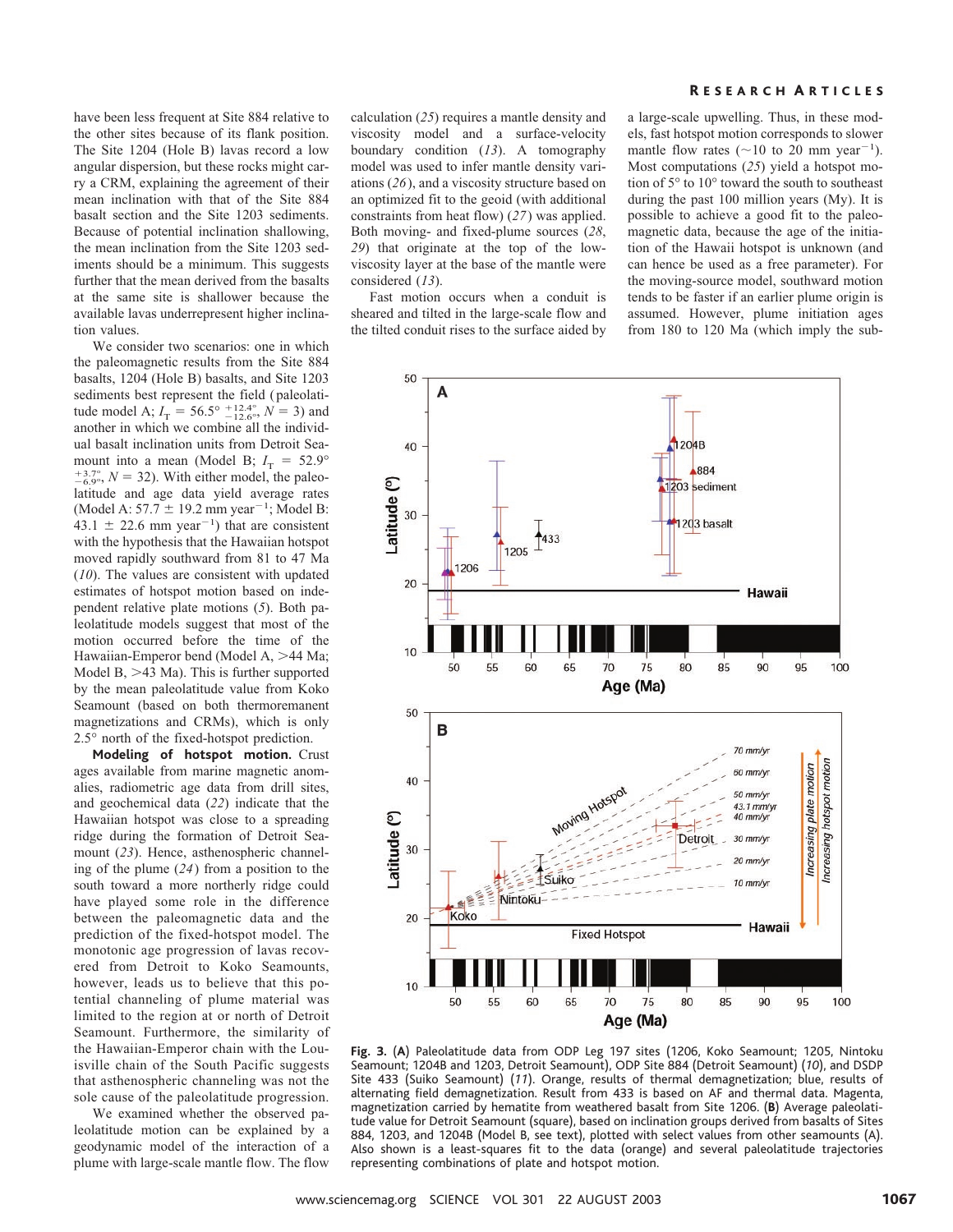duction of volcanic edifices older than the oldest extant seamount, Meiji Guyot) generally yield the best fits. For the fixed-source model, the computed hotspot motion consists of two distinct phases. During the first phase, which lasts 100 to 150 My, southward motion can be rapid. The second phase begins when the first conduit elements that arise from the fixed source reach the surface. The computed hotspot motion is slow during the second phase and, in the example shown (Fig. 4), somewhat toward the north (*13*).

Overall, the results of the large-scale flow modeling approach described above are consistent with the Leg 197 paleomagnetic data. Potentially important differences lie in the total motion predicted since  $\sim$  80 Ma (13) and in the need to incorporate in the modeling results a change in plate motion at or near the time of the bend. The paleomagnetic data do not require a change in plate motion, although a small change is not excluded.

**Implications of hotspot motion.** The hotspot motion defined by the new paleomagnetic and radiometric age data has implications for a wide variety of issues, including true polar wander (TPW) (*30*), the morphology of the past geomagnetic field, and the history of plate motions. Some investigators (*31*) have proposed that as much as 30° of TPW (rotation of the entire solid Earth) has accumulated during the past 200 My. However, a fixed-hotspot reference frame is used to define TPW in these studies. The data presented here, together with other tests (*32*, *33*), indicate that TPW has been overestimated; Earth has been relatively stable with re-

spect to the spin axis since the Early Cretaceous Epoch. Similarly, some changes in the morphology of the geomagnetic field with time (*34*) that have relied on fixed hotspots to anchor data from global sites are probably artificial. One recent analysis that has not relied on the fixed-hotspot reference frame has called for a significant axial octopole contribution  $(g_0^3)$  to the timeaveraged field (*35*). This conclusion is controversial, but if correct, it would imply that our paleolatitude calculations underestimate the true hotspot motion.

Backtracking the position of early-Tertiary and older Pacific basin sites, an essential aspect of some paleoclimate and tectonic studies, requires rethought, given that previous efforts have also relied on fixed hotspots. The northerly position of the Late Cretaceous Hawaiian hotspot (*23*) casts doubt on the southern option for the Kula-Farallon ridge [a plate configuration that is typically called on to create high rates of northward transport for tectonostratigraphic terranes in Alaska and British Columbia (*36*, *37*)].

The fixed-hotspot interpretation of the Hawaiian-Emperor bend implies that huge plates can undergo large changes in direction rapidly. But such changes cannot be associated with internal buoyancy forces (such as subducting slabs) because these require many millions of years to develop. This has led to the suggestion that plate-boundary forces might be responsible (*38*). The new paleolatitude and radiometric age data (*9*) suggest that changes of plate motion at the time of the Hawaiian-Emperor bend were much smaller

and more gradual than previously thought. Given the central role the Hawaiian-Emperor bend has played as an example of plate motion change, these observations now raise the question of whether major plates can undergo large changes in direction rapidly, and whether plate boundary forces alone can play a dominant role in controlling plate motion.

The similarity of the Hawaiian and Louisville hotspot tracks implies that the motion we are tracking by the new paleomagnetic data is of large scale. This Late Cretaceous to early-Tertiary episode of hotspot motion was not isolated; motion of the Atlantic hotspots relative to those in the Pacific occurred at similar rates during mid-Cretaceous times (*39*). These data sets indicate a much more active role of mantle convection in controlling the distribution of volcanic islands. At times, it is this large-scale mantle convection that is the principal signal recorded by hotspot tracks.

#### **References and Notes**

- 1. J.T.Wilson, *Can. J. Phys.* **41**, 863 (1963).
- 2. W.J.Morgan, *Nature* **230**, 42 (1971).
- 3. P.Molnar, T.Atwater, *Nature* **246**, 288 (1973).
- 4. P.Molnar, J.Stock, *Nature* **327**, 587 (1987).
- 5. C.A.Raymond, J.M.Stock, S.C.Cande, in *The History and Dynamics of Global Plate Motions*, vol.121, *Geophysical Monograph Series*, M.A.Richards, R.G. Gordon, R.D.van der Hilst, Eds.(American Geophysical Union, Washington, DC, 2000), pp.359 –375.
- 6. V.DiVenere, D.V.Kent, *Earth Planet. Sci. Lett.* **170**, 105 (1999).
- 7.T.Atwater, in *The Eastern Pacific Ocean and Hawaii*, vol. N of *The Geology of North America*, E. L. Winterer, D.M.Hussong, R.W.Decker, Eds.(Geological Society of America, Boulder, CO, 1989), pp.21–72.
- 8. I.O.Norton, *Tectonics* **14**, 1080 (1995).
- 9. W.D.Sharp, D.A.Clague, *Eos* **83**, F1282 (2002). 10. J.A.Tarduno, R.D.Cottrell, *Earth Planet. Sci. Lett.*
- **153**, 171 (1997).
- 11.M.Kono, *Init. Rep. Deep Sea Drill. Proj.* **55**, 737 (1980).
- 12. J.A.Tarduno *et al*., *Proceedings of the Ocean Drilling Program, Initial Report* (Ocean Drilling Program, College Station, TX, 2002), vol.197.
- 13. Material and methods are available as supporting material on *Science* Online.
- 14. P.L.McFadden, A.B.Reid, *Geophys. J. R. Astron. Soc.* **69**, 307 (1982).
- 15. P.L.McFadden, R.T.Merrill, M.W.McElhinny, S.Lee, *J. Geophys. Res.* **96**, 3923 (1991).
- 16. A.V.Cox, *Geophys. J. R. Astron. Soc.* **20**, 253 (1970).
- 17. J.A.Tarduno, *Geophys. Res. Lett.* **17**, 101 (1990).
- 18.W.A.Berggren, D.V.Kent, C.C.Swisher III, M.-P. Aubry, *Soc. Econ. Paleontol. Mineral. Spec. Publ. 54* (1995), pp.129 –212.
- 19.R.A.Fisher, *Proc. R. Soc. London Ser. A* **217**, 295 (1953).
- 20. G. B. Dalrymple, M. A. Lanphere, D. A. Clague, *Init. Rep. Deep Sea Drill. Proj.* **55**, 659 (1980).
- 21. J.McKenzie, D.Bernoulli, S.O.Schlanger, *Init. Rep. Deep Sea Drill. Proj.* **55**, 415 (1980).
- 22. R.A.Keller, M.R.Fisk, W.M.White, *Nature* **405**, 673 (2000).
- 23. R.D.Cottrell, J.A.Tarduno, *Tectonophysics* **362**, 321 (2003).
- 24. C.J.Ebinger, N.H.Sleep, *Nature* **395**, 788 (1998).
- 25.B. Steinberger, *Geochem. Geophys. Geosyst.* **3**, 10.1029/2002GC000334 (2002).
- 26. T.W.Becker, L.Boschi, *Geochem. Geophys. Geosyst.* **3**, 10.129/2001GC000168 (2002).
- 27. B. M. Steinberger, A. R. Calderwood, paper presented at the European Union of Geosciences XI meeting, Strasbourg, France, 8 to 12 April 2001.
- 28. A.M.Jellinek, M.Manga, *Nature* **418**, 760 (2002).



**B** 50  $\mathbf{C}$  40 Latitude 10  $\mathbf 0$  $20$ 40 60 80 100 Age (Ma)

**Fig. 4.** (**A**) Computed Hawaiian hotspot motion for fixed-source model (colored line), and tracks for fixedsource models (continuous line; plume initiation at 160 Ma) and moving-source models (dashed line; plume initiation at 170 Ma). Tickmark interval is 10 Ma for both.(**B**) Computed changes of hotspot latitude for fixed-source plume model (*13*) (continuous red lines) for plume-initiation ages of 150, 160, and 170 Ma (upper to lower). Moving-source model (13) results (dashed purple lines) are shown for plume initiation at 180, 170, and 160 Ma (upper to lower). Paleolatitude means for Koko, Nintoku, Suiko, and Detroit Seamounts (Fig.3) are also shown.